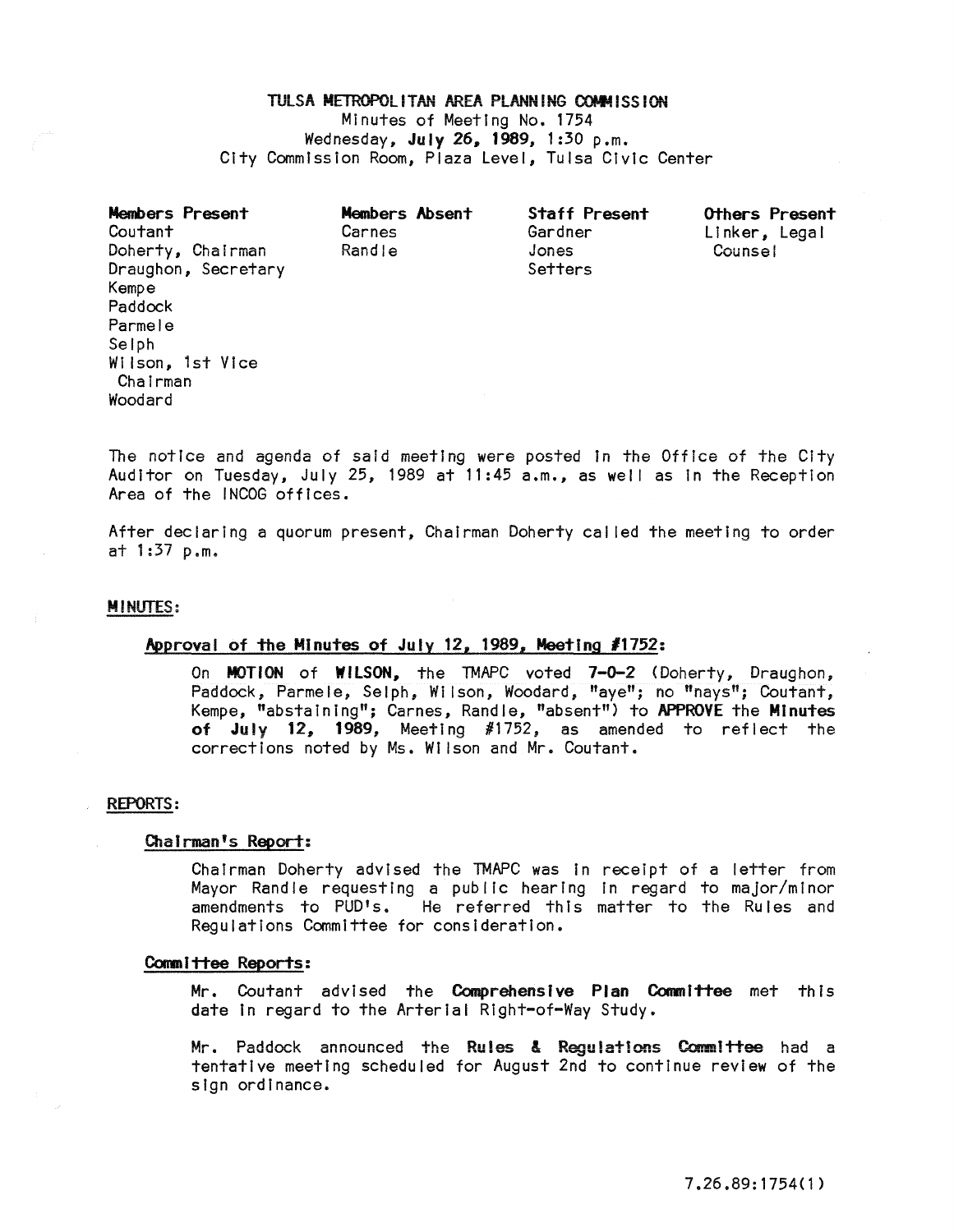## SUBD IV IS IONS:

## FINAL PLAT APPROVAL & RELEASE:

#### Little Light House (PUD 410)(2293) East of 36th St & South Yale Ave (RM-1, RD)

On MOTION of PARMELE, the TMAPC voted 9-0-0 (Coutant, Doherty, Draughon, Kempe, Paddock, Parmele, Selph, Wilson, Woodard, "aye"; no "nays"; no "abstentions"; Carnes, Randle, "absent") to APPROVE the Final Plat of Little Light House and release same as having met all conditions of approval.

# ZON ING PUBLIC HEARING:

Present Zoning: AG Proposed Zoning: CS Location: SW/c of East 111th Street and South Sheridan Road Application No.: Z-6249 & PUD 450 Applicant: Johnsen (Woodfill Dev Co) Date of Hearing: July 26, 1989 Presentation to TMAPC by: Mr. Roy Johnsen, 324 Main Mail (585-5641)

# Relationship to the Comprehensive Pian:

The DistrIct 26 Plan, a part of the Comprehensive Plan for the Tulsa Metropolitan Area, designates the subject property Low Intensity -<br>Residential and Low/Medium Intensity - No Specific Land Use.

According to the ZonIng Matrix the requested CS District Is In accordance with the Low/Medium Intensity portion of the Plan Map and is not in accordance with the Low Intensity - Residential portion of the Land Map. All zoning districts are considered may be found in accordance with Spec1al Districts guidelines.

# Staff Recommendation: Z-6249

Site Analysis: The subject tract is approximately 4.5 acres in size and Is located at the southwest corner of East 111th Street and South Sheridan Road. It is partially wooded, gently sloping, vacant and Is zoned AG.

Surrounding Area Analysts: The tract Is abutted on the north by vacant property zoned AG; on the east by vacant property In the City limits of Bixby zoned RS-1; on the south by vacant property zoned RS-2; and on the west by vacant property zoned RS-2.

Zoning and BOA Historical Summary: Commercial zoning was recommended for approval by TMAPC on the northeast corner of this Intersection In 1976, but denied by the City Commission.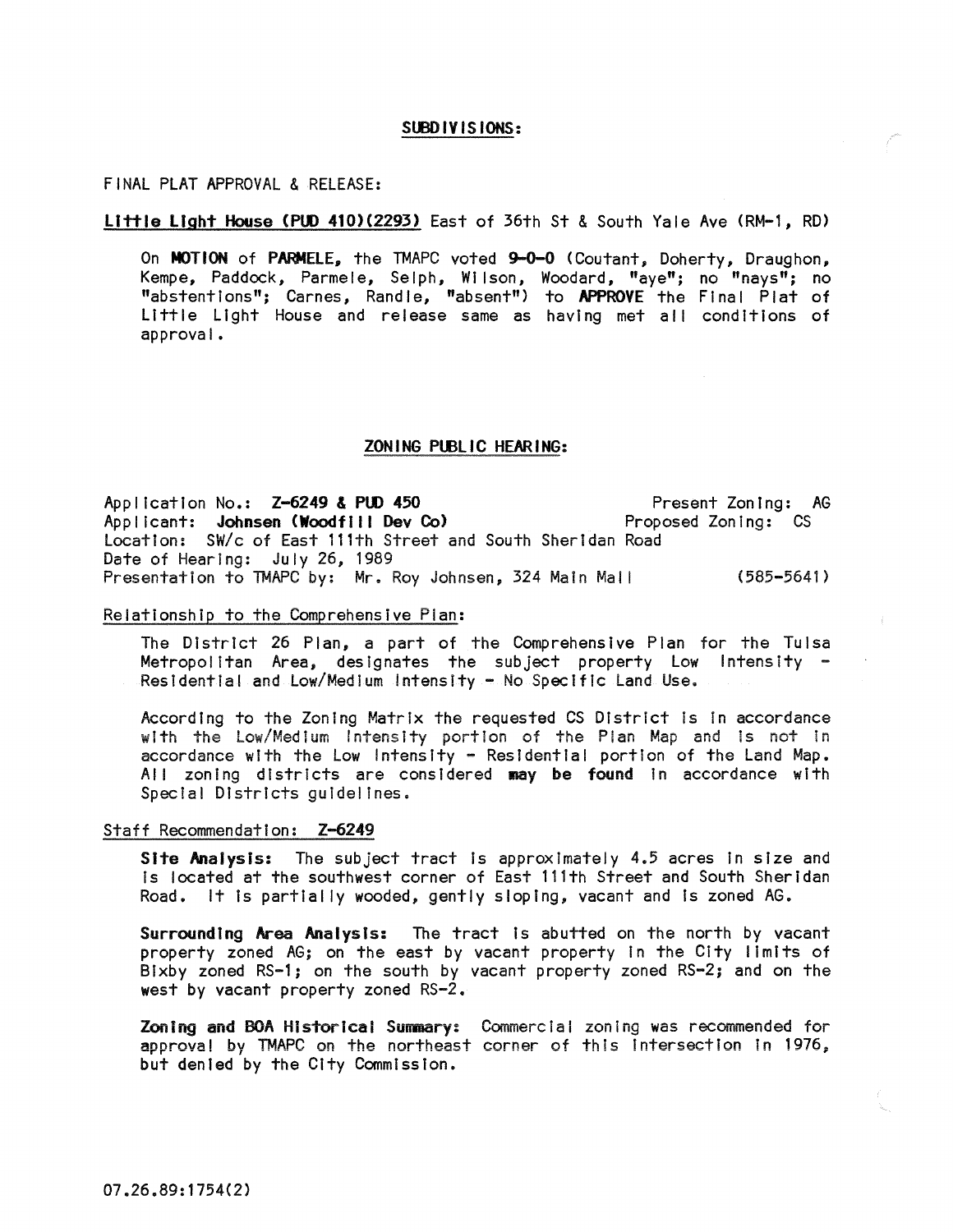# $Z-6249$  & PUD 450 Johnsen (Woodfill Dev Co) - Cont

Conclusion: It has been Staff's policy not to recommend the first commercial zoning on a corner where existing residential development has occurred. In this case, the tract containing the only existing residential<br>dwelling was proposed for commercial zoning in 1976. Staff could dwelling was proposed for commercial zoning in 1976. therefore support the requested rezoning and the modified commercial configuration (675' x 290' instead of the typical  $467'$  x  $467'$ ) since the area does not exceed five acres and follows existing lot lines.

Therefore, Staff recommends APPROVAl of CS zoning as requested by Z-6249.

# Staff Recommendation: PUD 450

The applicant is proposing a commercial shopping center on a  $3.5$  acre (net) tract at the southwest corner of East 111th Street South and South<br>Sheridan Road. The center would be surrounded on the south and west by The center would be surrounded on the south and west by single-family lots now being platted. To the north across l11th Street is vacant land and the area to the east across Sheridan Road is vacant. A request to rezone the tract to CS (Z-6249) Is being made In conjunction with the PUD request.

The shoppIng center is proposed to be of a Cape Cod Coioniai style finished In used brick and siding with a shingled roof containing dormers In both the front and rear of the building.

After review of PUD 450, Staff finds the uses and intensities of uses proposed to be In harmony with the spirit and intent of the Code. Based upon the following conditions, Staff finds PUD 450 Is: (1) consistent with the Comprehensive Plan; (2) In harmony wIth the existing and expected development of surrounding areas; (3) a unified treatment of the development possibilities of the site and; (4) consistent with the stated purposes and standards of the PUD Chapter of the Zoning Code.

Therefore, Staff recommends APPROVAL of PUD 450 subject to the fol lowing conditions:

- 1) That the applicant's Outline Development Plan and Text be made a condition of approval, unless modified herein.
- 2) Deve I opment Standards:

Land Area:

| Gross: |  |
|--------|--|
| Net:   |  |

3.44 acres

4.62 acres

Permitted Uses:

Use Units 11, 12, 13, 14 and customary accessory uses, except no Entertainment and/or Drinking Establishment uses as defined in Use Unit 12, and no Funeral Home uses. Bars are permitted only as an accessory to a principal use restaurant.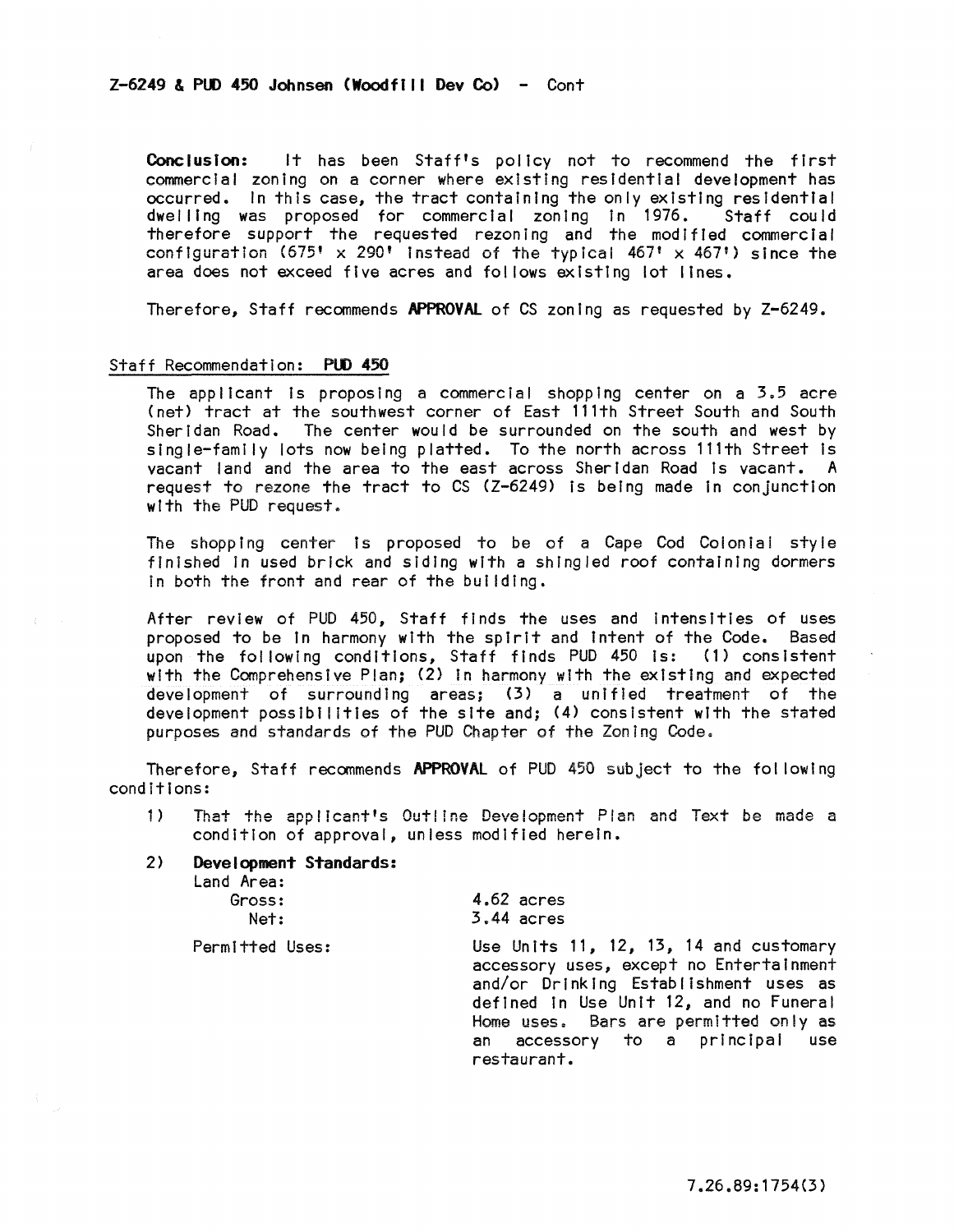Maximum Building Floor Area: 25,900 sf Maximum Building Height: Minimum Building Setbacks: from South boundary from North boundary from East boundary from West boundary Off-Street Parking: Minimum Internal Landscaped Open Space: Minimum WIdth of Perimeter Landscaping: North boundary East boundary South boundary West boundary Minimum Setback for Trash Containers: One story  $60'$ 80' 80' 80' As required by the applicable Use Unit 12% 10' 10' 20' 20' All trash containers (dumpsters) shall be set back a minimum of 50' from the south and west boundaries of the PUD.

# Signs:<br>a) 0

- One monument sign shall be permitted at the main arterial street entry on l11th Street South, with a maximum of 60 square feet of dIsplay surface area and 6' In height setback a minimum of 150' from the south and west boundaries.
- b) Wall signs shall be permitted not to exceed 1.0 square feet of display surface area per lineal foot of building wall to which attached. All tenant slgnage 15 to be coordinated as to size, and the length of a tenant wall sign shall not exceed 75% of the frontage of the tenant space.

## Screening:

- a) An 8' high screening fence with masonry columns, which is architecturally compatible with the shopping center buildings, will be erected on the southern and western boundaries to within 35' of the east and north property lines. All fence braces and supports shall be on the interior side of the fence, except when both sides are of the same design and appearance.
- b) All trash, equipment and utility areas shall be screened from public view.
- c) All mechanical equipment for buildings shall be screened from view of persons at ground level on site or on the abutting residential lots.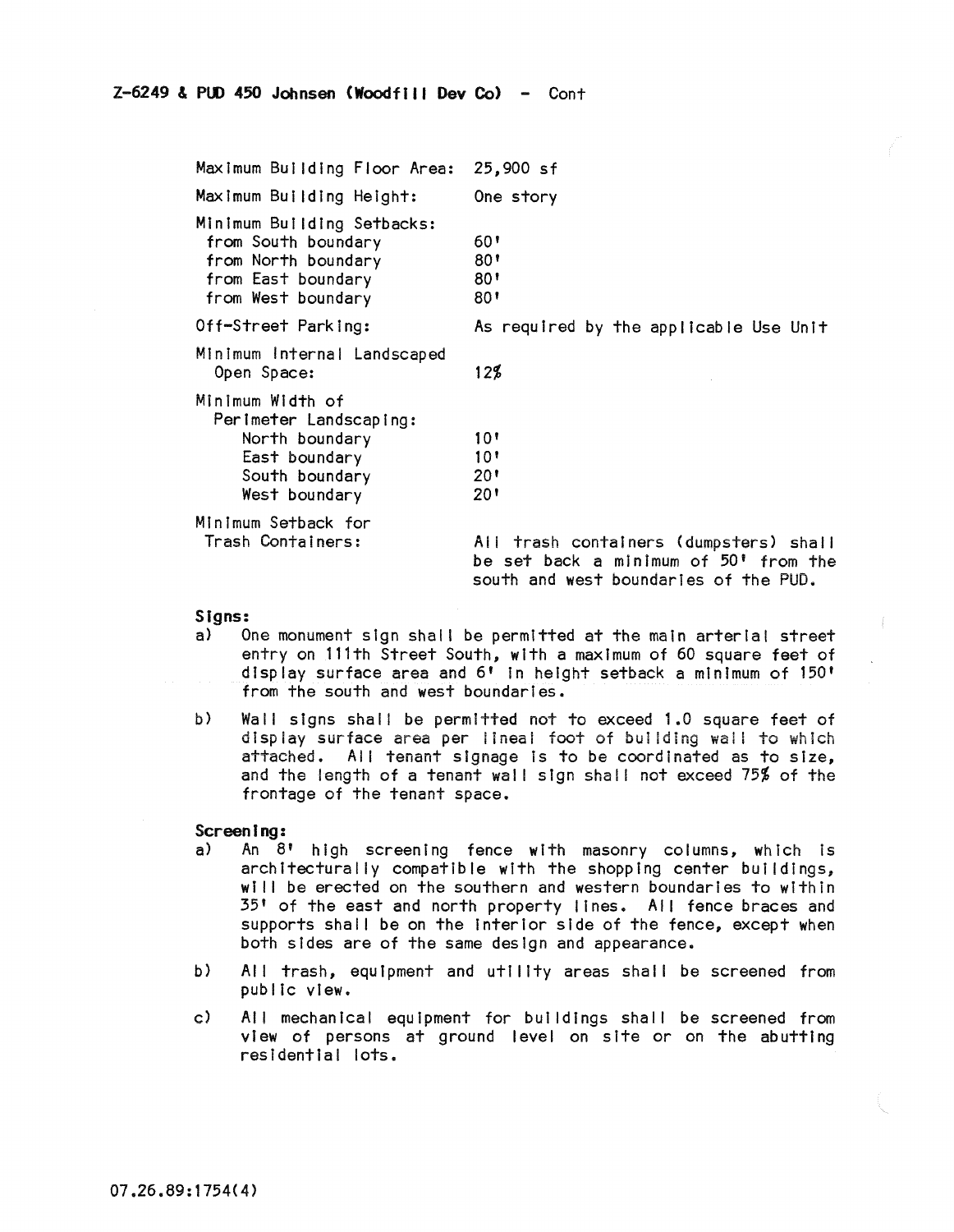Lighting: All exterior and parking lot lighting shall be directed downward and away from adjacent areas. Freestanding parking lot lighting shall not exceed 16' in height.

- 3) No freestanding buildings are allowed. All buildings shall form one continuous structure.
- 4) That no Building Permits shall be Issued within the Planned Unit Development until a Detail Site Plan, which Includes all buildings and required parking, has been submitted to the TMAPC and approved as being In compliance with the approved PUD Development Standards.
- 5) That a Detail Landscape Plan shall be submitted to the TMAPC for review and approval. A landscape architect registered In the State of Oklahoma shall certify that all landscaping and screening fences have been Installed In accordance wIth the approved landscape plan prior to Issuance of an Occupancy Permit. The landscaping materials required under the approved Plan shall be maintained and replaced as needed, as a continuing condition of the granting of an Occupancy Permit.
- 6) No building permits shall be issued for erection of a sign within the PUD until a Detail Sign Plan has been submitted to the TMAPC and approved as being In compliance with the approved PUD Development Standards.
- 7) That no Building Permit shall be issued until the requirements of Section 260 of the Zoning Code have been satisfied and approved by the TMAPC and fi led of record In the County Clerk's office, Incorporating within the Restrictive Covenants the PUD conditions of approval, making City of Tulsa beneficiary to said Covenants.

# Appilcant's Comments:

Mr. Roy Johnsen, representing Woodfill Development Company, reviewed the recently approved residential zoning case that prompted submittal of the<br>PUD for that portion of the tract requesting CS zoning. Mr. Johnsen PUD for that portion of the tract requesting CS zoning. pointed out that the City of Bixby acknowledged their portion of this Intersection (southeast corner) as being appropriate for CS development. He advised that he has met with the neighborhood residents to discuss their concerns as to height, screening, slgnage, etc. Mr. Johnsen stated that he felt this proposal was In conformity with the District 26 Plan.

In regard to building height, Mr. Johnsen agreed with Staff's revision to Indicate one story and not a specific foot measurement, due to the architectural styling of the project. He submitted copies of the PUD text proposal to the TMAPC members, indicating suggested modifications to the Staff recommendation, as fol lows: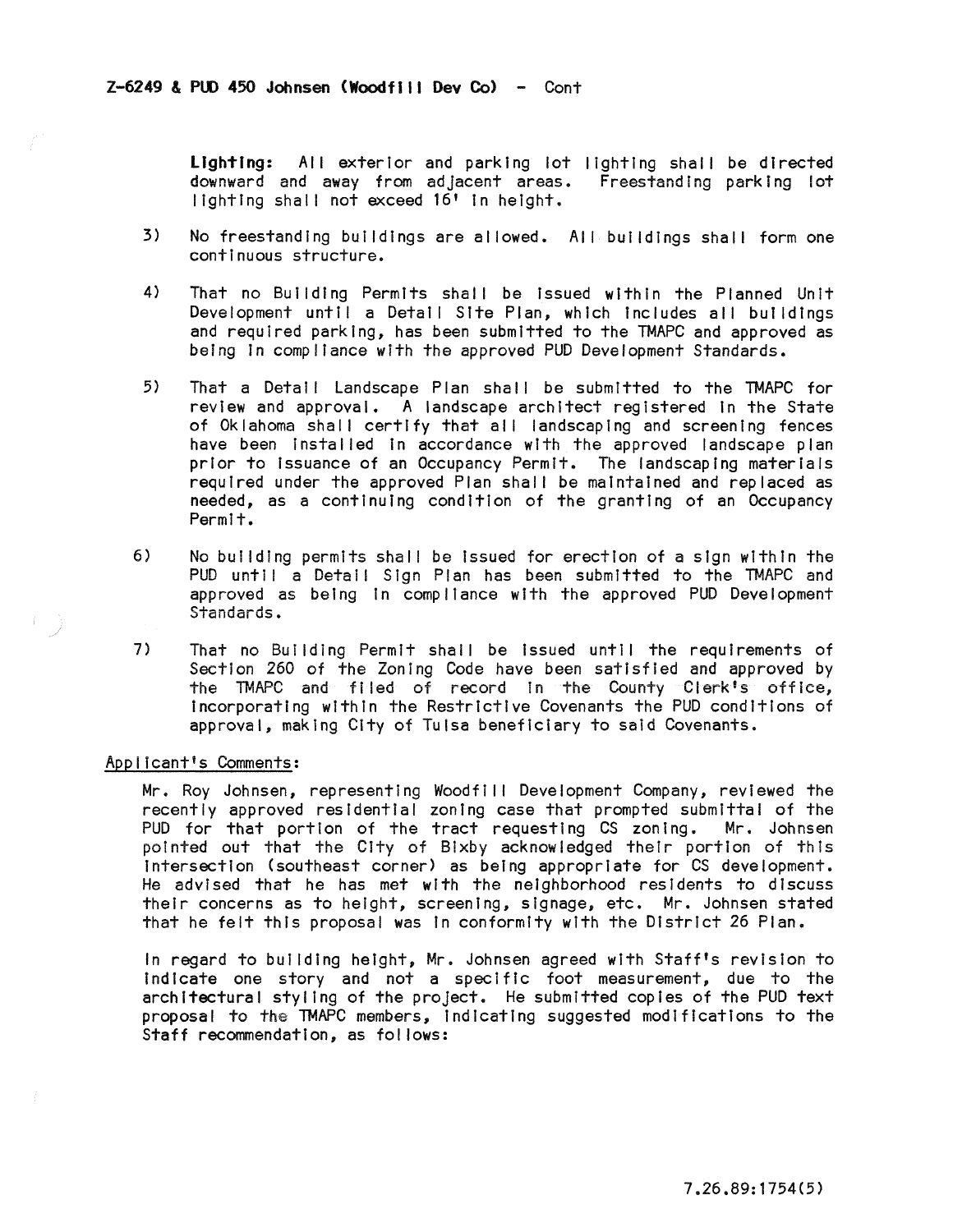|    |                                                                                                                                                                                                                                                                  | <b>Staff</b>                                       | Applicant                                                                              |
|----|------------------------------------------------------------------------------------------------------------------------------------------------------------------------------------------------------------------------------------------------------------------|----------------------------------------------------|----------------------------------------------------------------------------------------|
| 1. | Building Setbacks:<br>from South Bdry - East Wing<br>from South Bdry - West Wing<br>from North Bdry - East Wing<br>from North Bdry - West Wing                                                                                                                   | 60 °<br>60'<br>$80^{\circ}$<br>90'                 | 391<br>591<br>691<br>1191                                                              |
| 2. | Landscaping - South & West Bdry                                                                                                                                                                                                                                  | 20 <sup>1</sup>                                    | 10 <sup>t</sup>                                                                        |
| 3. | Screening Fence Height                                                                                                                                                                                                                                           | 8 <sup>1</sup>                                     | 61                                                                                     |
| 4. | Trash Receptacle Setback<br>from South & West Boundary                                                                                                                                                                                                           | 50 L                                               | 351                                                                                    |
| 5. | Signage:                                                                                                                                                                                                                                                         | No ground signs<br>other than one<br>monument sign | In addition to<br>monument sign,<br>one sign 25' ht<br>150 sf display<br>surface area. |
| 6. | Text as originally submittd could be<br>interpreted to require ground-mounted<br>mechanical equipment. It is proposed<br>that mechanical equipment be either<br>ground-mounted or roof-mounted if<br>screened from view of abutting resi-<br>dential properties. |                                                    |                                                                                        |

# APPLICANT'S PROPOSED TEXT AMENDMENTS AND MODIFICATION OF STAFF RECOMMENDATION

Mr. Johnsen spoke briefly on the requested modifications. in reply to Ms. Wilson, Mr. Johnsen clarified the screening fence and landscaping along the residential boundary would be Installed in the very early stages of development, most likely within the boundary of the PUD.

In regard to the permitted uses, Mr. Gardner stated It was not Staff's intention to prohibit an accessory bar to a principal restaurant use. Therefore, the Staff recommendation would be amended accordingly.

## Interested Parties:

Mr. Frank Lindner (10602 South Quebec Place, 74137), District 26 Chairman, stated the residents In District 26 were opposed to commercial zoning at the nodes. He added the residents In this area made the decision to live In this rural type setting knowing they would have to drive to commercial uses, and they wanted to preserve the integrity and character of this this setting. Mr. Lindner commented he felt there was more than adequate commercial uses throughout the remaining portion of District 26. stated he was not opposed to commercial development or progress, but he Just did not want set a precedent at this corner for the node.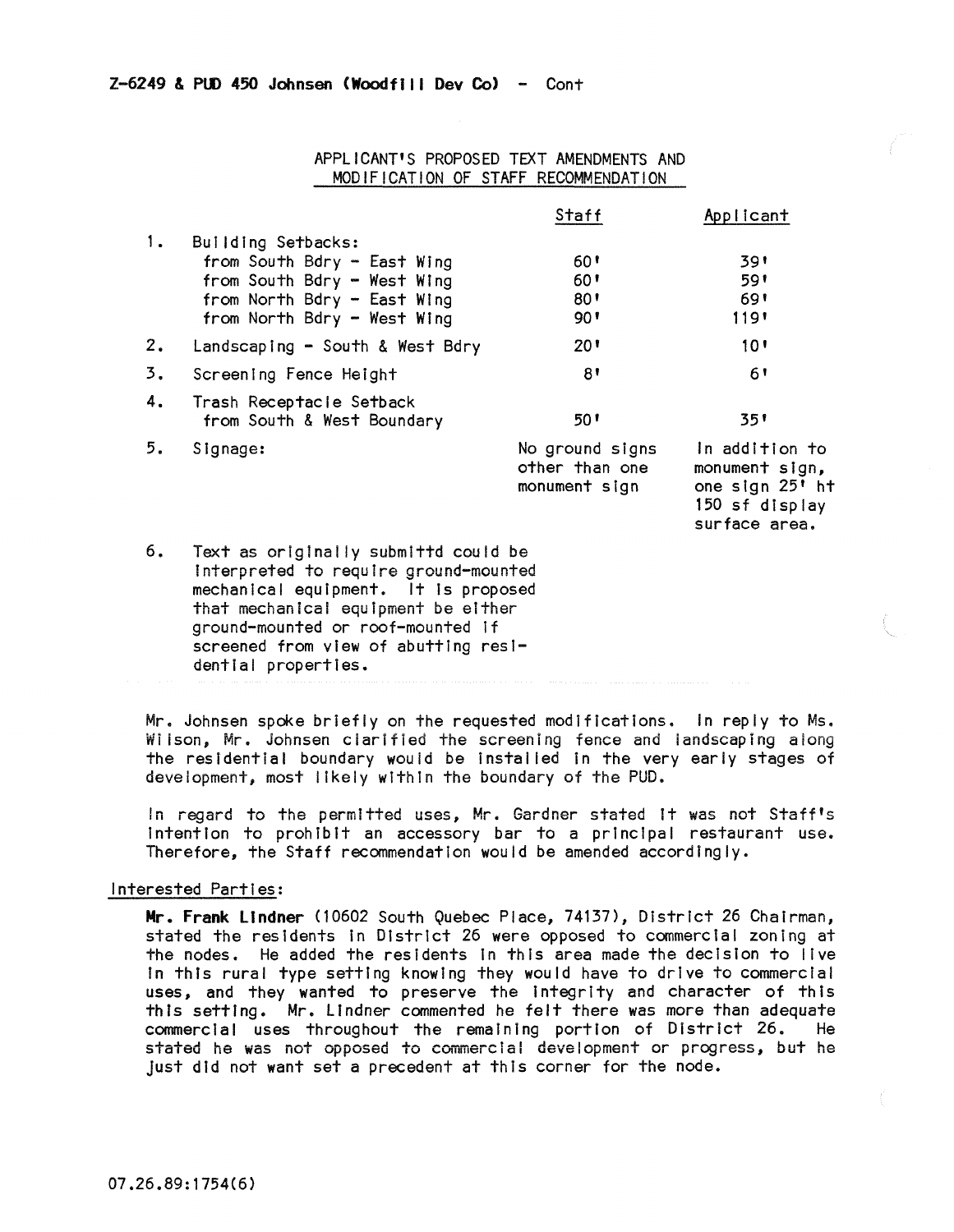Ms. Jackie Larkin (9810 South Granite, 74137) stated she was representing the 327 homeowners tn Sun Meadow. Ms. Larkin reiterated that the majorIty of the homeowners built in this area due to the rural setting, and they would like to keep It that way. She agreed with Mr. Lindner's comments In regard to setting a precedent for commercial use at this node. She also feit there was adequate commercial development within one mile of this area.

Discussion followed as to the history of the Comprehensive Plan process which established the policy of placing commercial development at the nodes and encouraged the use of PUD's In relation to commercial development. Mr. Parmele and Ms. Kempe, who were members of the Planning Commission in 1978 during the District 26 Plan hearings, commented that commercial development was a point of contention at that time. However, the District 26 Plan was fInally adopted with this property designated Low Intensity - Residential, and Low & Medium Intensity - No Specific Land Use and Development Sensitive.

Mr. Gardner agreed that these map designations were used as indicators for special review and/or consideration. He added that the Comprehensive Plan also indicates that, unless there are reasons to show differently, a tract should have a  $467' \times 467'$  configuration. In this particular case, Staff felt a significant physical fact was the established ownership lines across l11th Street. Mr. Gardner cautioned the Commission that, If this node was restricted to single-family residential, it could possibly lead to a situation with single-family residential on three corners and commercial on the one corner In Bixby city limits. He added that, If the north/south zoning line was approved In Its proposed configuration, this might Influence the City of Bixby tn their treatment of the southeast corner to do likewise.

# Applicant's Rebuttai:

Mr. Johnsen pointed out that the basic format of Staff recommendation was originally written when the application was first presented which Included the sIngle-family residential portion. He added that he did not feel Staff was Implying the Plan called for single-family at this corner. Further, the Plan shows this tract as a medium Intensity node, which does Indicate CS to be In conformance.

Mr. Lindner was recognized by the Chairman to speak. He remarked that If a mistake was when the Plan was adopted, It did not mean that the Plan could not be changed or corrected. Mr. Lindner added that he felt the City of Tulsa could "set the pace", regardless of what Bixby might be planning for the southeast corner.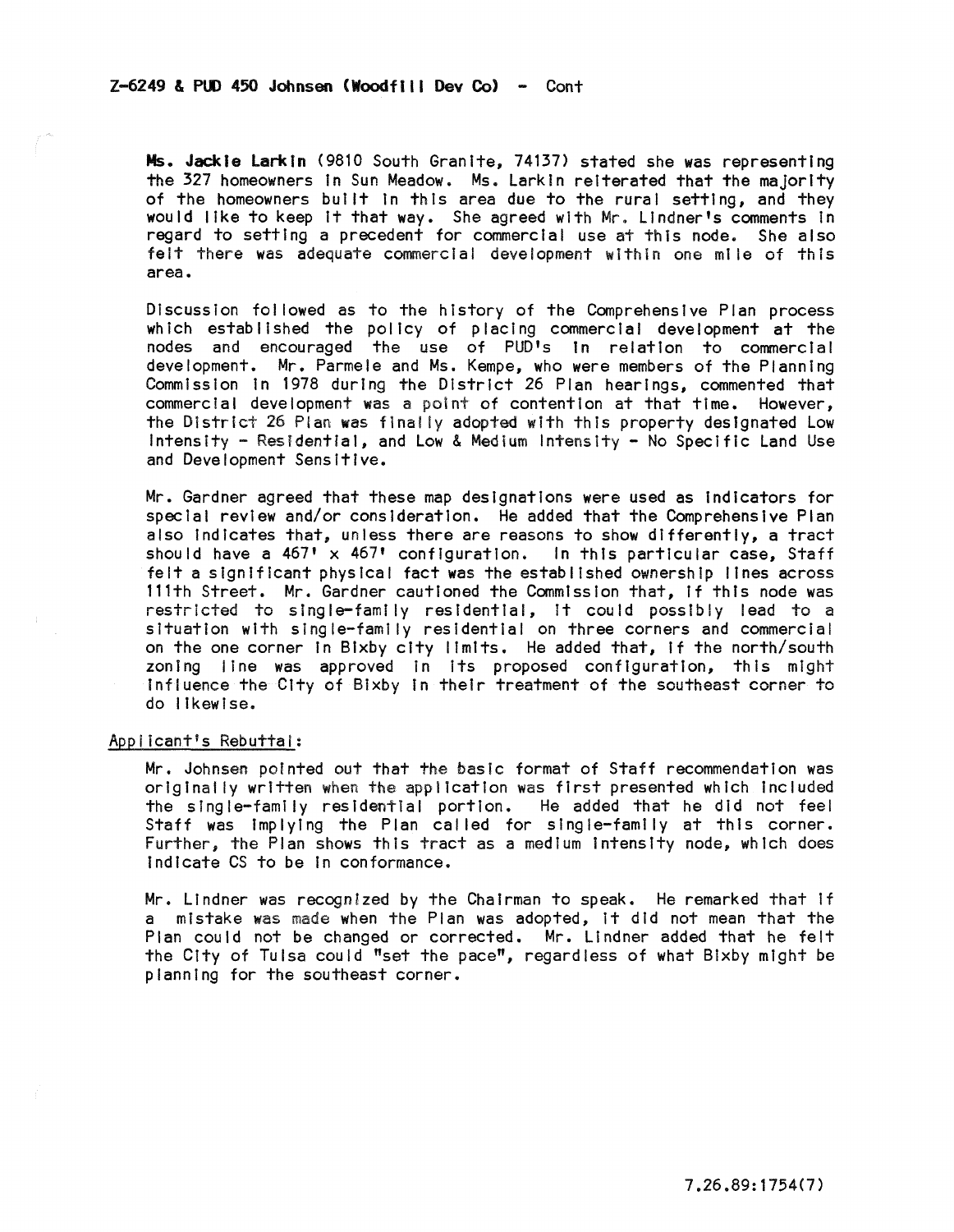# Additional Comments & Discussion:

The Commission reviewed the applicant's proposed modifications with Staff. Mr. Gardner Indicated agreement to the 6' height for the screening fence, noting that this was the traditional height for commercial. However, he would leave this to the Judgement of the TMAPC. In regard to the setbacks, Mr. Gardner agreed to the applicant's proposal, commenting that he could support the concept of differentiating between the east and west wings. Mr. Gardner suggested, in regard to the landscaping, that the heavier landscaping materials could be placed on the residential side of the fencing in the rear yards of the homeowners (as done at 111th & Sheridan). He added that the landscaping alternatives could be reviewed at the Detal I Landscape Plan presentation.

In regard to the trash receptacie, Mr. Gardner stated he had no problem with the suggested 35' If the TMAPC was In agreement with the setback modifications. Chairman Doherty suggested !t mIght be more appropriate to confine the trash receptacles to the line screened by the building; I.e. 39' as proposed. Mr. Gardner stated agreement.

As to slgnage, Mr. Gardner commented that the TMAPC could review the applicant's proposal now or In the future, as an amendment or Detal I Sign Plan would most likely be requesting the 25' pole sign. Mr. Gardner also concurred with Item #6 of the applicant's modifications to permit ground-mounted or roof-mounted mechanical equipment.

In reply to Ms. Wilson, Mr. Gardner confirmed commercial zoning required the applicant to screen as well as maintain the screening once installed. DiscussIon fol lowed on the landscaping and screening alternatives, and the proposed 25' pole sign.

Mr. Parmele stated support of the node concept, and he felt the TMAPC had the opportunity to control this first commercial development through the<br>PUD. He added this was a very restrictive PUD in regard to the He added this was a very restrictive PUD in regard to the landscaping, screening, height, etc. Therefore, Mr. Parmele moved for approval of the CS zoning and the PUD, with the following revisions:

- Building setbacks as proposed by the applicant
- **v** 10' landscaping along the south and west boundaries, with some type of language indicating that this 10' area shall contain substantial sizes of trees.
- 6' screening fence, to be maintained by the owner(s) of the commercial properties.
- 39' setback for the trash receptacle(s) on the south and west boundaries.
- No ground signs other than one monument sign be permitted, and the signs on the buildings per Staff's recommendation.
- $\bullet$ The text be modified as suggested by the applicant to allow either ground-mounted or roof-mounted mechanical equipment.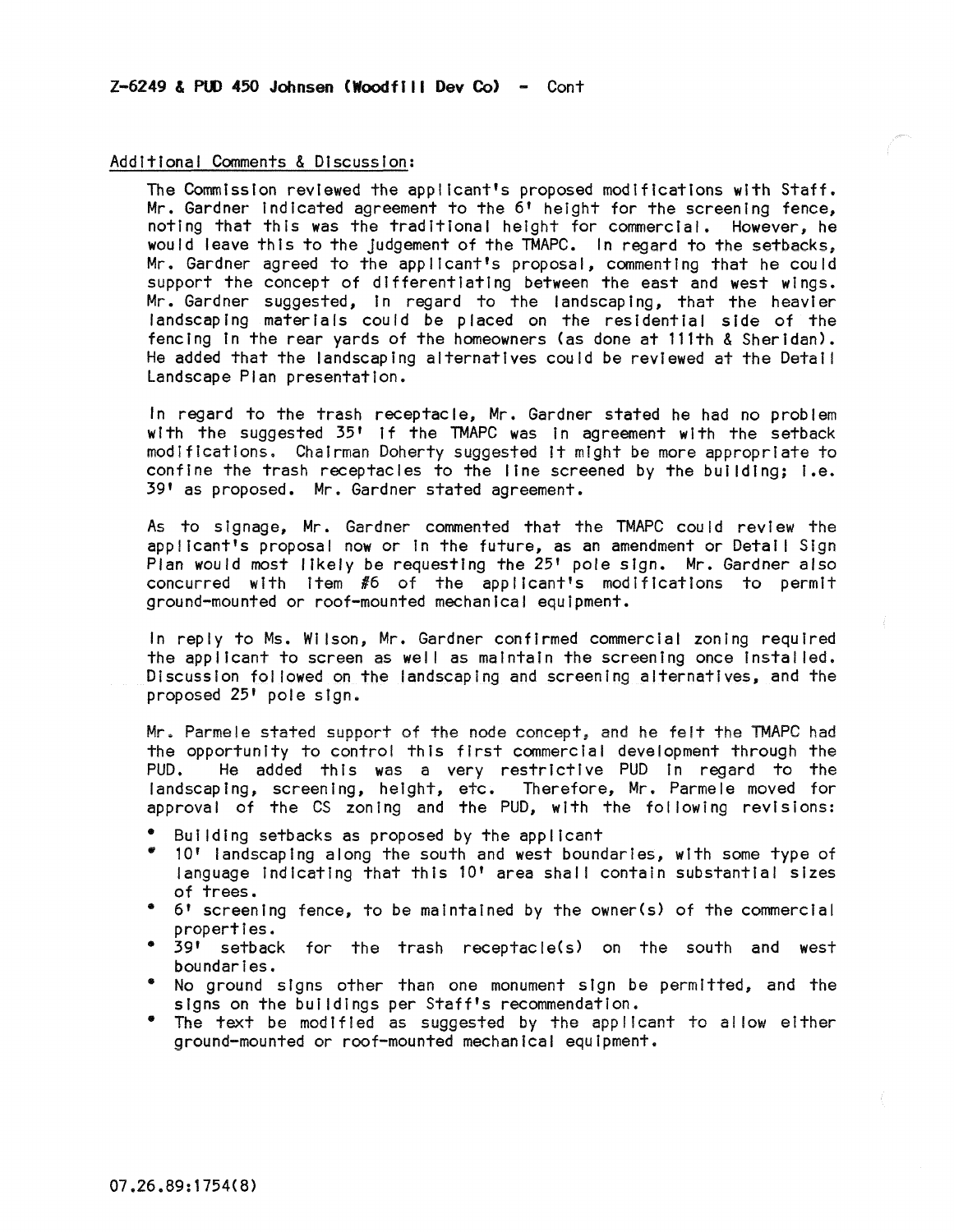## $Z-6249$  & PUD 450 Johnsen (Woodfill Dev Co) - Cont

In regard to the screening fence, Mr. Gardner Inquired the Intent of the motion was Indicate the 6' fence would be erected along the south and west property I fnes, and delete reference to "within 35' of the east and north property lines" to stop the zoning at 467' x 467'. Mr. Parmele stated it was his intent to approve the zoning as requested by the applicant, as the TMAPC had the flexibility to remove the  $467' \times 467'$  configuration. He stated that this zoning request might offer some controls for zoning patterns on the remaining corners of this node.

Mr. Paddock extended appreciation to the District 26 Chairman for attending the hearings on this tract. He stated he did not feel Tulsa should take the lead In approving commercial uses at this node, as neither the Development Guidelines nor the Comprehensive Plan mandated commercial uses at the nodes. Since the zoning question was a part of the PUD presentation, he advised he would have to vote against the motion.

Mr. Coutant commented that he hoped the Interested parties in attendance were not terribly discouraged, as he views this proposal as a form of progress. He stated this was not an Intense development, but a light commercial use with vigorous controls through the PUD. Therefore, he could support the motion.

Ms. Wilson commented that she views this particular corner, in regard to how It might Influence the other corners of this node, was that this proposal presented a minor influence as to land area, restrictive uses, etc. Mr. Doherty pointed out that the TMAPC refused to zone this tract without the benefit of the PUD, and he felt that this was a continuation of the tradition and care needed for orderly zoning and development.

# TMAPC ACTiON: 9 members present

On MOTION of PARMELE, the TMAPC voted 8-1-0 (Coutant, Doherty, Draughon, Kempe, Parmele, Selph, Wilson, Woodard, "aye"; Paddock; "nay"; no "abstentions"; Carnes, Randle, "absent") to APPROVE Z-6249 and PlD 450 Johnsen (Woodfill Development Company), as recommended by Staff, with the fol lowing modifications:

- Building setbacks as proposed by the applicant (see page 6).
- 10' landscaping along the south and west boundaries, with some type of language indicating that this 10<sup>t</sup> area shall contain substantial sizes of trees.<br>6' scree
- 6' screening fence along the south and west boundaries, to be maintained by the owner(s) of the commercial properties.
- 39' setback for the trash receptacle(s) on the south and west boundar I es.
- No ground signs other than one monument sign be permitted, and the signs on the buildings per Staff recommendation.
- The text be modified as suggested by the applicant to allow either ground-mounted or roof-mounted mechanical equipment.

## legal Description:

CS & PUD: The north 290' of the east 675' of the NE/4 of the NE/4 of Section 34, T-18-N, R-13-E, Tulsa County, Oklahoma.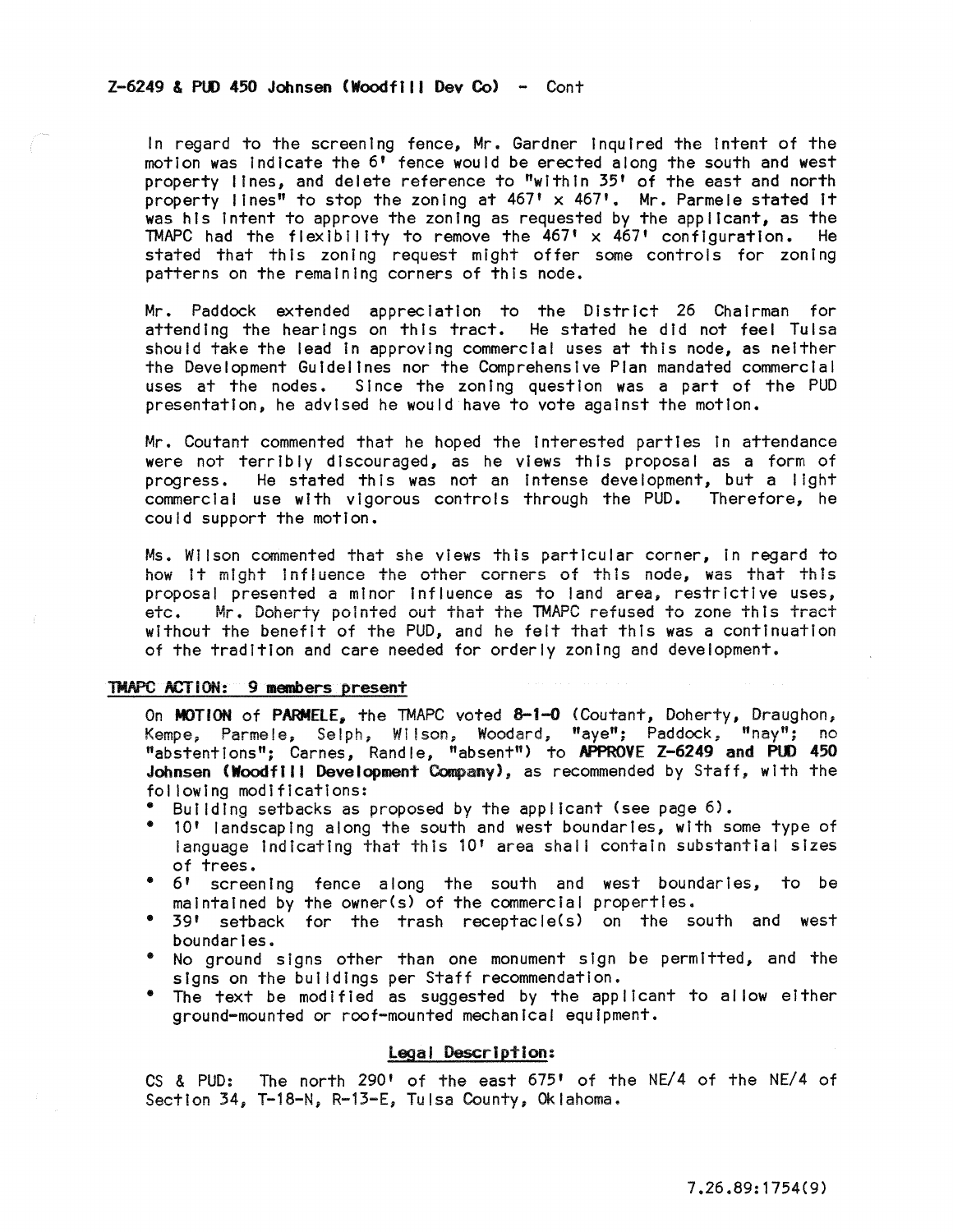#### \* \* \* \* \* \* \*

Application No.: PUD 413-A Applicant: Johnsen (Isaacs) Location: NE/c of Gilcrease Museum Road & Keystone Expressway Date of Hearing: July 26, 1989 Present Zoning: RS-3, RM-1, CS Proposed Zoning: Unchanged Continuance Requested to: August 9, 1989 (requested by Staff)

# TMAPC ACTION: 9 members present

On MOTION of PADDOCK, the TMAPC voted 9-0-0 (Coutant, Doherty, Draughon, Kempe, Paddock, Parmele, Selph, Wilson, Woodard, "aye"; no "nays"; no "abstentions"; Carnes, Randle, "absent") to CONTINUE Consideration of PUD 413-A Johnsen (Isaacs) until Wednesday, August 9, 1989 at 1:30 p.m. in the City Commission Room, City Hal I, Tulsa Civic Center.

\* \* \* \* \* \* \*

Application No.: Z-6256 App Ilcant: Norman (Cotton) Location: N/side of East 81st Street, 1/8 mile east of South Yale Avenue Date of Hearing: July 26, 1989 Presentation to TMAPC by: Charles Norman, 2900 Mid Continent Twr (583-7571) Present Zoning: AG Proposed Zoning: RS-3 & OL

Relationship to the Comprehensive Plan:

The District 18 Plan, a part of the Comprehensive Plan for the Tulsa Metropolitan Area, designates the subject property Low Intensity - No Specific Land Use and Development Sensitive on a small portion of the southwest corner of the tract.

According to the Zoning Matrix the requested RS District Is In accordance with the Plan Map and the requested OL district may be found In accordance with the Plan Map.

## Staff Recommendation:

Site Analysis: The subject tract is approximately 80 acres in size and is located on the north side of East 81st Street South, 1/8 of a ml Ie east of South Yale Avenue. It Is wooded, gently sloping to steeply sloping, vacant and Is zoned AG.

Surrounding Area Analysis: The tract is abutted on the north by singlefamily residences zoned RS-3; on the east by single-family residences zoned RS-3; on the south by Holland Hall School and vacant property zoned AG, RS-3 and RD; and on the west by vacant property, apartments and a drive-In bank zoned RS-3, RM-l and CS.

ZonIng and BOA HIstorical Sunnary: The subject tract was originally zoned AG as part of the comprehensive rezoning in 1970 and has had no rezoning requests since that time.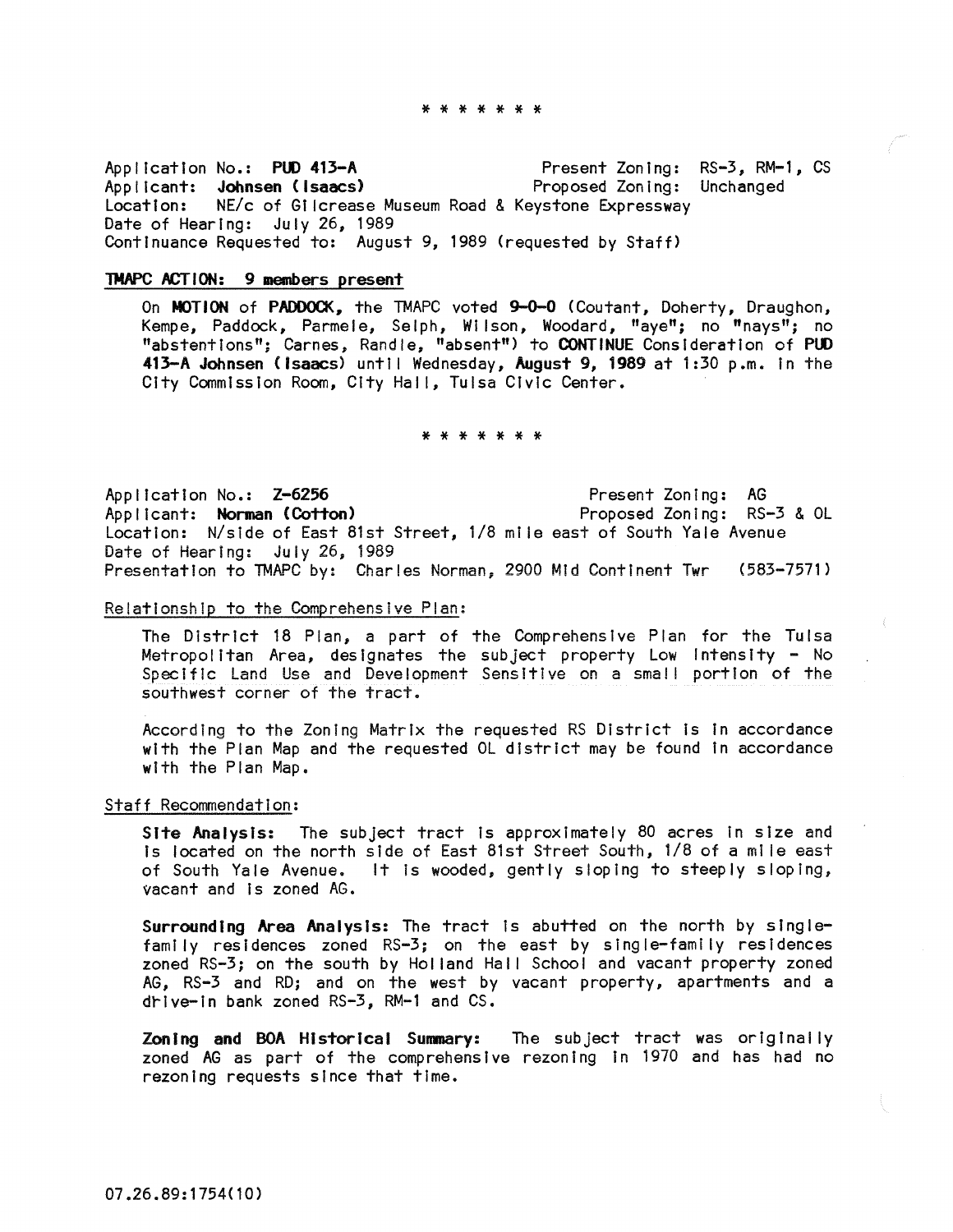Conclusion: Staff finds the RS-3 zone to be compatible with surrounding zoning and development. Discussions with the Department of Stormwater Management and preliminary engineering of the site have concluded that a storm water detention area In the southwest portion of the site, which Is development sensitive, will be necessary to prevent additional flooding Such a detention area centered on the existing creek would Isolate an area between It and 81st Street that would be appropriate for The applicant has proposed an area 275' in depth from the centerline of 81st Street and 525' long to an existing dralnageway which takes water from 81st Street north to the major drainage channel. Such an area appears to be appropriate when the physical facts of the site area considered.

Therefore, Staff recommends APPROVAL of OL on the west 525' of the south 275' of the tract and RS-3 on the remainder of Z-6256.

#### Comments & Discussion:

Mr. Norman identified the location of Vensel Creek on this tract and reviewed the drainage and detention considerations. Ms. Wilson Inquired as to the number of homes that could be accommodated on the acreage. Mr. Norman replied there were 2-3/4 lots per acre, but he did not have the exact figures. Discussion fol lowed on the physical features of the tract.

Mr. Parmele moved for approval of the request. In response to Ms. Kempe, Mr. Gardner clarified the Staff recommendation, and commented on the OL zoning versus CS zoning at this location. Mr. Paddock stated he felt a PUD should be presented for the portion requesting OL. He then moved to amend the main motion so as to exclude the portion requesting OL, and rezone the remaining portion of the tract RS-3. Mr. Parmele expressed his views in support of the OL as he felt CS zoning was not appropriate. Ms. Wilson stated support for Mr. Paddock's motion to amend. Chairman Doherty commented that the fact there was no user for the OL portion at this time should not affect the zoning question.

On MOTION of PADDOCK, the TMAPC voted 3-5-0 (Coutant, Paddock, Wilson, "aye"; Doherty, Draughon, Kempe, Parmele, Woodard "nay"; no "abstentions"; Carnes, Randle, Selph, "absent") to Amend the main motion so as to delete OL zoning.

The motion to amend falling, Chairman Doherty cal led for the main motion to approve the request per the Staff recommendation.

## 1MAPC ACTION: 8 members present

On MOTION of PARMELE, the TMAPC voted 8-0-0 (Coutant, Doherty, Draughon, Kempe, Paddock, Parme Ie, W II son, Woodard, "aye"; no "nays"; no "abstentions"; Carnes, Randle, Selph, "absent") to APPROVE Z-6256 Norman (Cotton) for RS-3 and OL zoning, as recommended by Staff.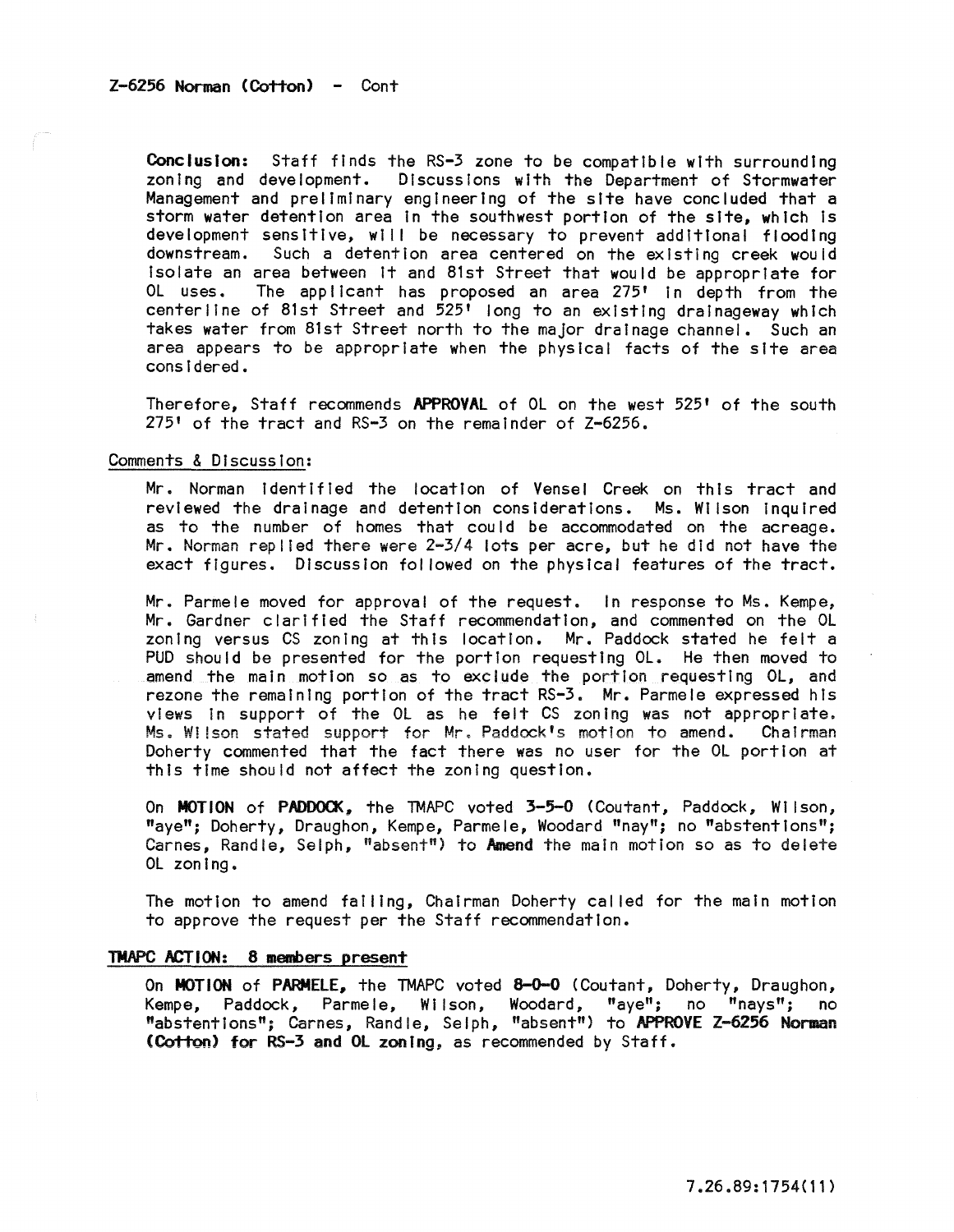## Legal Description:

Ol Zoning: The west 525' of the south 275' of a tract described as the E/2 of the SW/4 of the SW/4 and the SE/4 of the SW/4 and the W/2 of the SW/4 of the SE/4, Section 10, T-18-N, R-13-E of the IBM, Tulsa County, Ok lahoma.

RS-3 Zoning: The E/2 of the SW/4 of the SW/4 and the SE/4 of the SW/4 and the W/2 of the SW/4 of the SE/4, Section 10, T-18-N, R-13-E of the IBM, Tuisa County, Oklahoma, LESS the west 525' of the south 275' of said tract.

#### \* \* \* \* \* \* \*

Application No.: Z-6257 Applicant: Norman (St. John Medical Center) Location: E/side of South Wheeling Ave between East 19th & East 21st Streets Date of Hearing: July 26, 1989 Present Zoning: RS-3 Proposed Zoning: Ol Presentation to TMAPC by: Charles Norman, 2900 Mid Continent Twr (583-7571 )

# Relationship to the Comprehensive Plan:

The District 6 Plan, a part of the Comprehensive Plan for the Tulsa Metropolitan Area, desIgnates the subject property Special District 1 and Low Intensity - No Specific Land Use.

According to the Zoning Matrix the requested Ol District may be found In accordance with the Plan Map. All zoning districts are considered may be found In accordance wIth SpecIal Districts guidelines.

#### Staff Recommendation:

Site Analysis: The subject tract Is approximately 0.12 acres In size and is located on the east side of South Wheeling Avenue between East 19th Street and East 21st Street. It is nonwooded, flat, contains a parking lot and is zoned RS-3.

Surrounding Area Analysis: The tract is abutted on the north by a parking lot zoned OL; on the east by a parking lot zoned PK; on the south by a parking lot zoned Ol; and on the west by a parking garage zoned OM.

Zoning and BOA Historical Summary: The property was zoned RS-3 by the comprehensive rezoning of June 1970 and then Incorporated Into PUD 417-B In June 1989. The PUD provides for two multi-story office buildings with the subject tract being part of that development.

Conclusion: OL zoning Is compatible with the District Plan and the surrounding zoning and development.

Therefore, Staff recommends APPROVAL of Ol zoning for Z-6257.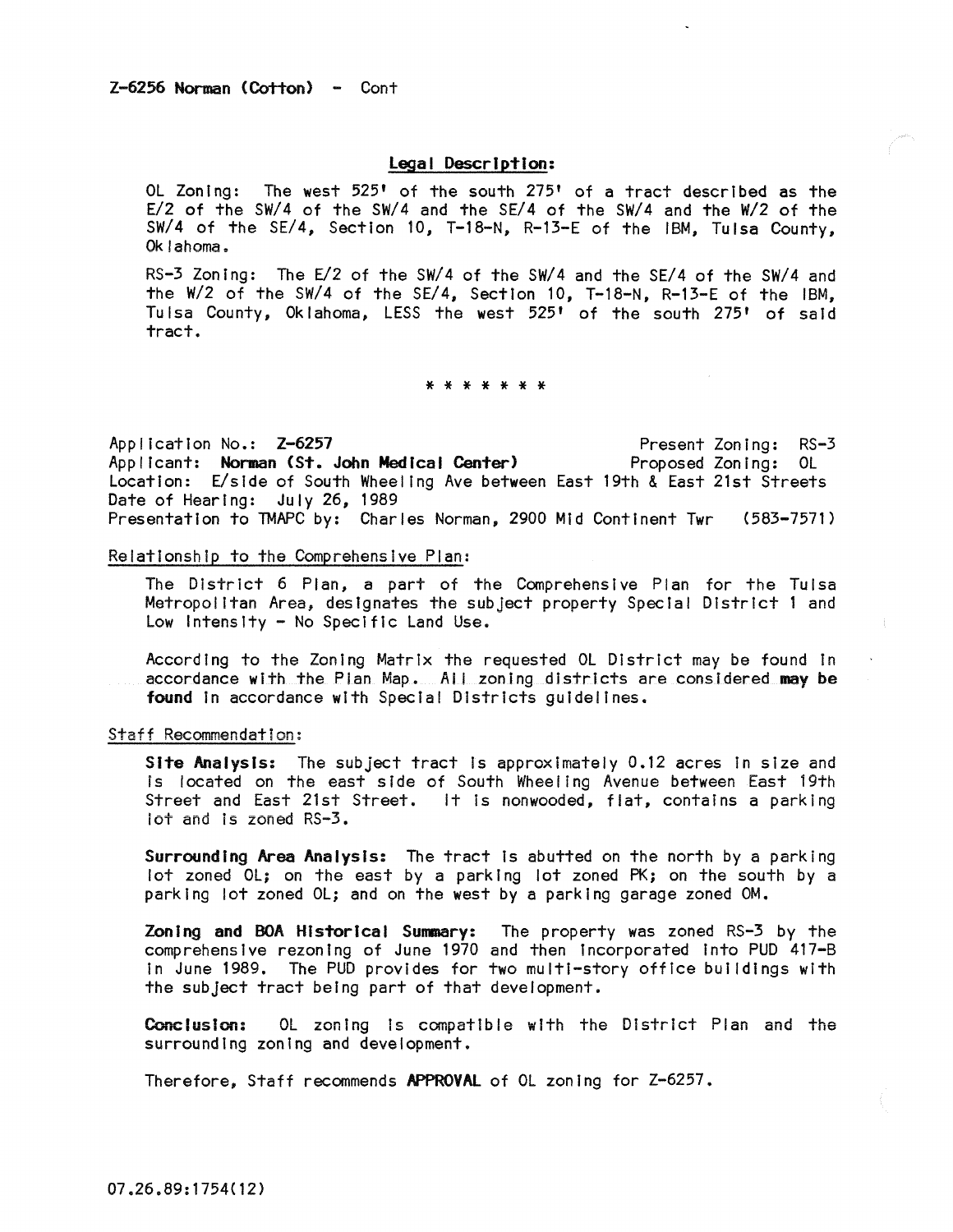# 1MAPC ACTION: 8 members present

On MOTION of KEMPE, the TMAPC voted 7-0-1 (Doherty, Draughon, Kempe, Paddock, Parmele, Wi Ison, Woodard, "aye"; no "nays"; Coutant, "abstaining"; Carnes, Randle, Selph, "absent") to APPROVE Z-6257 Norman (St. John Medical Center), as recommended by Staff.

### Legal Description:

OL Zoning: Lot 6, Block 2, REDDIN THIRD ADDITION to the City of Tulsa, Tulsa County, Oklahoma.

#### \* \* \* \* \* \* \*

Application No.: Z-6258 Applicant: Ogunseye Location: NE/c of North Lewis Avenue and East 46th Street North Date of Hearing: July 26, 1989 Present Zoning: RS-3 Proposed Zoning: CS Presentation to TMAPC by: Mr. A.A. Ogunseye, 10661 East 31st St (664-1711)

# Relationship to the Comprehensive Plan:

The District 25 Plan, a part of the Comprehensive Plan for the Tulsa Metropolitan Area, designates the subject property Medium Intensity - No Specific Land Use and Development Sensitive.

According to the Zoning Matrix the requested CS District Is In accordance with the Plan Map.

#### Staff Recommendation:

Site Analysis: The subject tract is approximately 0.73 acres in size and located at the northeast corner of North Lewis Avenue and East 46th Street North. It Is wooded, gently sloping, contains one dwelling and Is zoned RS-3.

Surrounding Area Analysis: The tract Is abutted on the north by a single-family dwel ling and vacant property zoned CS; on the east by vacant property zoned RS-3; on the south by vacant property and a single-family dwelling zoned RS-3, and on the west by a resale shop and a vacant convenience store zoned CS.

Zoning and BOA Historical Summary: The area north and west of the tract was rezoned to CS. The subject tract was zoned RS-3 during the comprehensive zoning done In 1970.

**Conclusion:** The proposed CS zoning is in conformance with the Plan and existing zoning patterns In the surrounding area. Most of the site Is however, In the 100 year floodplain of Flat Rock Creek. Unless measures are taken to mitigate the flood hazard, only very limited commercial development would be al lowed on the site, such as parking for an adjacent commercial building.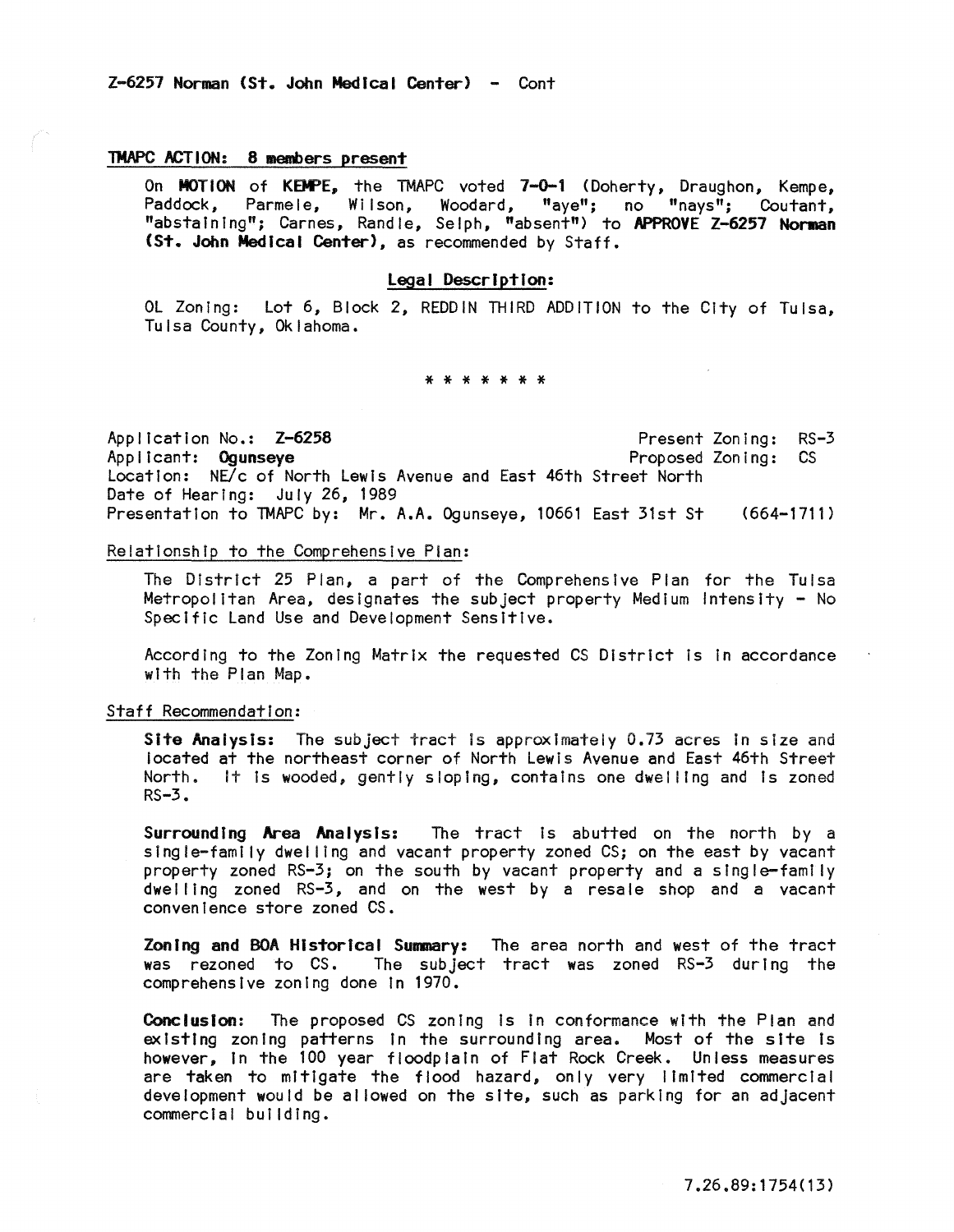Therefore, Staff recommends APPROYAl of CS zoning for Z-6258.

# TMAPC ACTION: 8 members present

On **MOTION** of **WOODARD**, the TMAPC voted 8-0-0 (Coutant, Doherty, Draughon, Kempe, Paddock, Parmele, Wilson, Woodard, "ave": no "navs": no Kempe, Paddock, Parmele, Wilson, Woodard, "aye"; no "nays"; "abstentions"; Carnes, Randle, Selph, "absent") to APPROVE Z-6258 Ogunseye for CS Zoning, as recommended by Staff.

## Legal Description:

CS Zoning: A part of the S/2 of the SW/4 of the SW/4 of Section 8, T-20-N, R-13-E of the IBM, Tulsa County, State of Oklahoma, according to the US Government Survey thereof, described as fol lows, to-wit: Beginning at a point 25' north and 40' east of the southwest corner of Section 8; thence north parallel with the west line a distance of 152.5' to a point; thence east paral lei with the south line a distance of 248' to a point; thence south paral lei with the west line a distance of 152.5' to a point; thence west paral lei to the south line of said Section 8, 248' to the POB.

#### OTHER BUS I NESS:

## Z-6010-SP-3: Detail landscape Plan West of the Broken Arrow Expressway & So 129th E Ave

#### Staff Recommendation:

Z-6010-SP-3 for the State Farm Insurance corporate office requires approval and !nstallatlon of the Landscape Plan prior to occupancy. The landscape and Irrigation plan as submitted by Howell, McKnignt and Associates, meets or exceeds Site Plan approval requirements. The number and variety of plant materials are extensive and will not only supply the buffer, but greatly add to the aesthetics of the development. Therefore, Staff recommends APPROVAL of the landscape and Irrigation plan as submitted.

Conversations between Staff and the applicant Indicate the landscape is approximately 50% in place and the balance sCheduled for installation In early fall due to lower temperatures. Staff would find this to be In substantial compliance with the requirements for occupancy.

## TMAPC ACTION: 8 members present

On MOTION of KEMPE, the TMAPC voted 8-0-0 (Coutant, Doherty, Draughon, Kempe, Paddock, Parmele, Wilson, Woodard, "aye"; no "nays"; no "abstentions"; Carnes, Randle, Selph, "absent") to APPROVE the Detatl Landscape Plan for Z-6010-SP-3 State Farm, as recommended by Staff.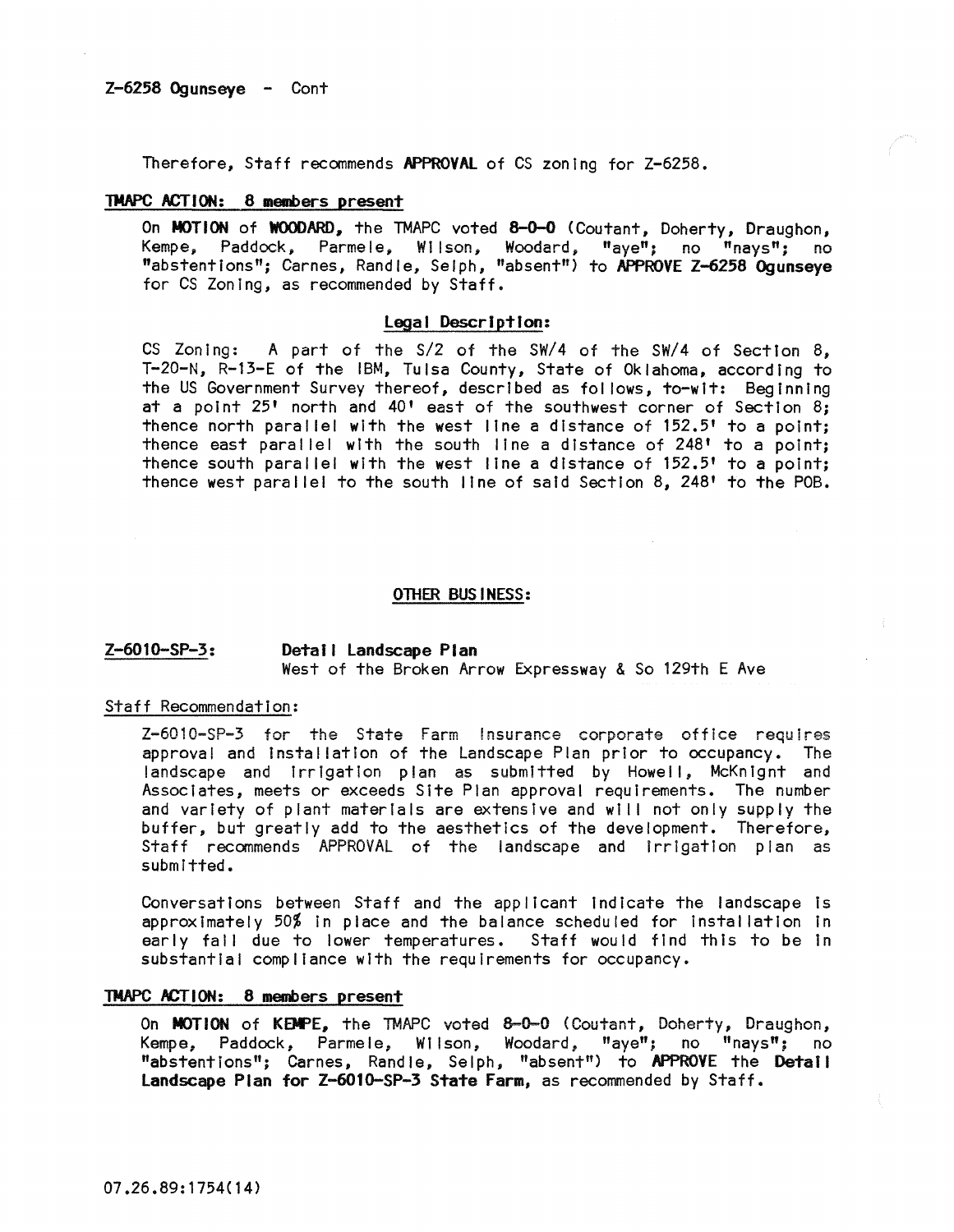PUD 202: Request for Refund of Fees (\$25.00) (Detal! Sign Plan approval not needed)

# TMAPC ACTION: 8 members present

On MOTION of KBPE, the TMAPC voted 8-0-0 (Coutant, Doherty, Draughon, Kempe, Paddock, Parmele, Wilson, Woodard, "aye"; no "nays"; no "abstentions"; Carnes, Randle, Selph, "absent") to APPROVE the Refund of Fees for PUD 202 Gooding, as recommended by Staff.

There being no further business, the Chairman declared the meeting adjourned at 3:57 p.m.

Date Approved Chàirman

ATTEST: Secretary *Intran*